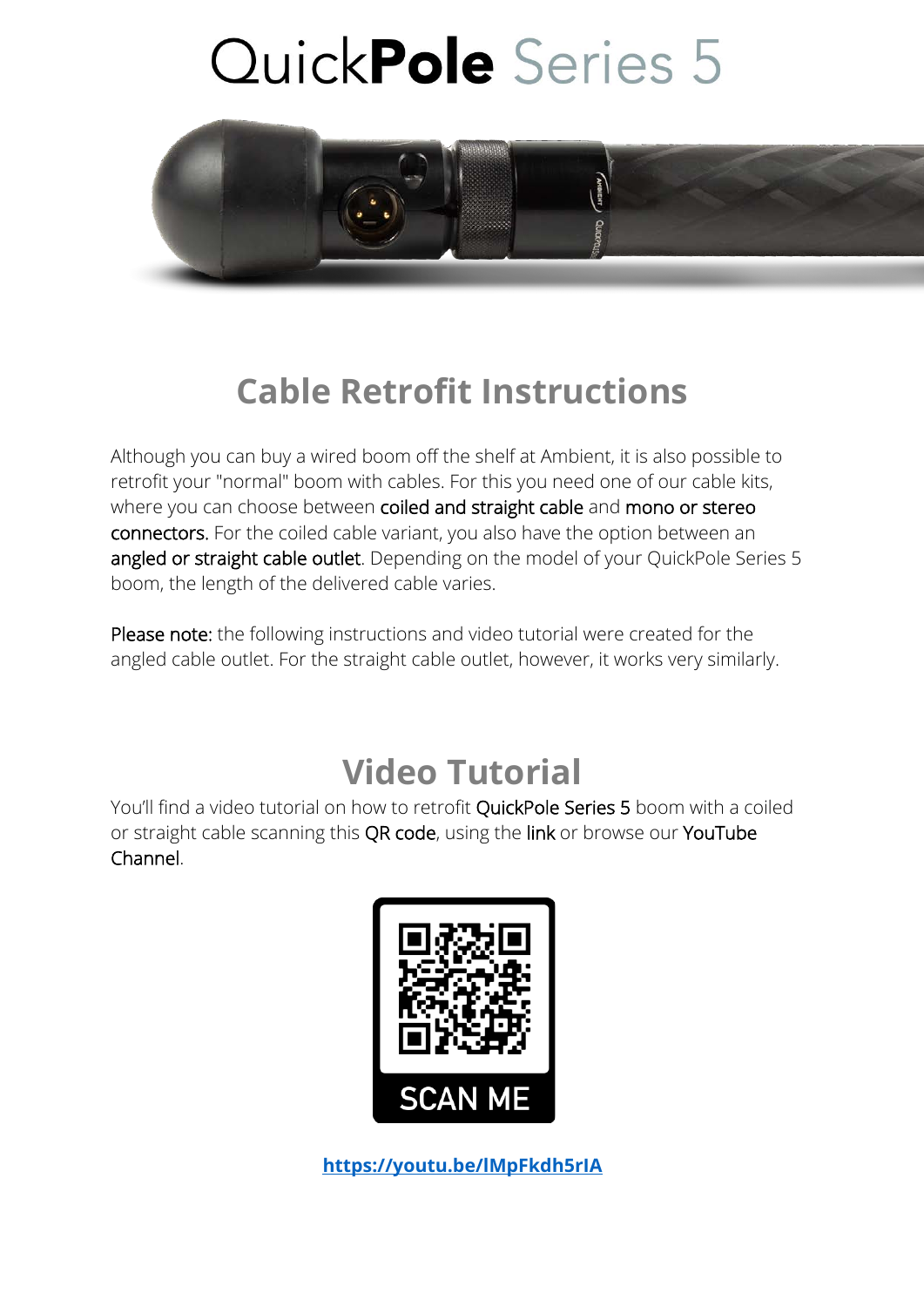### **Components of a Coiled Cable Kit**

- Audio Cable XLR to Mini-XLR (5-Pin Stereo or 3-Pin Mono)
- Screw-on cable end piece (straight or angled outlet)

## **Components of a Straight Cable Kit**

- Audio Cable XLR to Mini-XLR (5-Pin Stereo or 3-Pin Mono)
- Adapter XLR to Mini-XLR (5-Pin Stereo or 3-Pin Mono)
- Screw-on cable end piece



## **Needed Accessories**

To perform the cable retrofit, you'll need additional tools:

- TORX10 Screwdriver
- Spanner

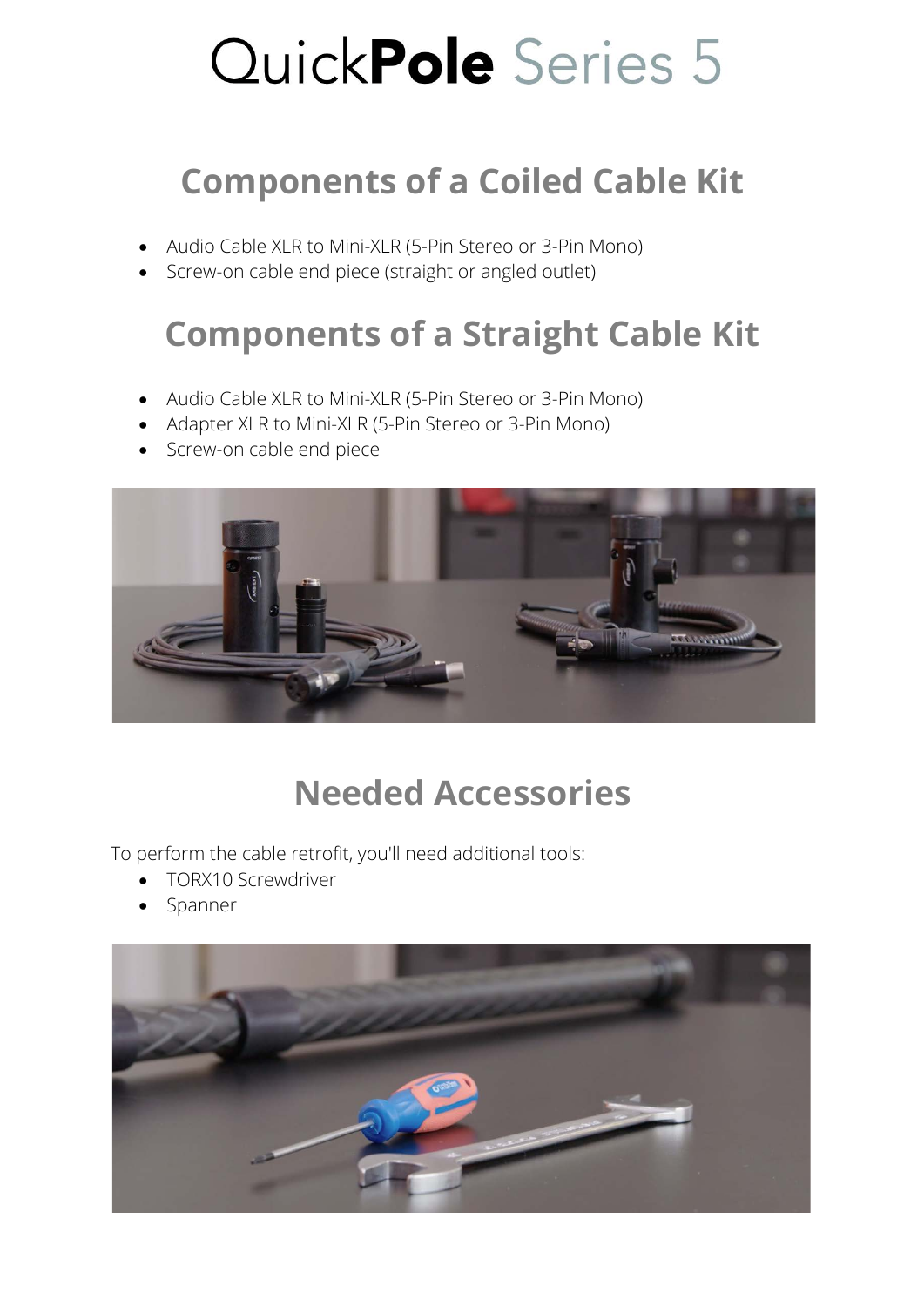### **General Advice**

#### **Ensure long-lasting cables**

As the tubes move when they are opened and closed, the cable can twist. In extreme cases, the cable may break after some time. So, it makes sense to open the thread at the bottom at regular intervals and let the cable swing out.

#### **QuickPole Maintenance Kit**

Boompoles are mechanical devices that require regular maintenance. We recommend using the Ambient QuickPole Maintenance Kit as soon as the boom can no longer be extended as smoothly as you are used to.

#### **Regular Care**

It also helps cleaning the surface of the fully extended boom with rubbing alcohol every few months. Afterwards, rub the surface with aromatic polishing oil - this prevents the formation of odors.

#### **Booming in the rain?**

If you have worked with boompole in the rain, you should take it apart completely afterwards and let the five segments dry separately. Otherwise, they will eventually start to smell.

#### **Booming in the desert?**

If sand or other small particles have entered your boompole, be sure to perform a complete cleaning (see video tutorials).

#### **Repairing or renewing Segments**

If a segment gets damaged, Ambient can supply a spare segment ready for fitting.

#### **Replacing Velcro Felt or Spacer Tape**

If you do not want to use our repair kit but want to purchase Velcro Felt and Spacer Tape yourself, please note: When applying the felt ring, a small expansion gap (2mm) should be left. Never overlap the felt.